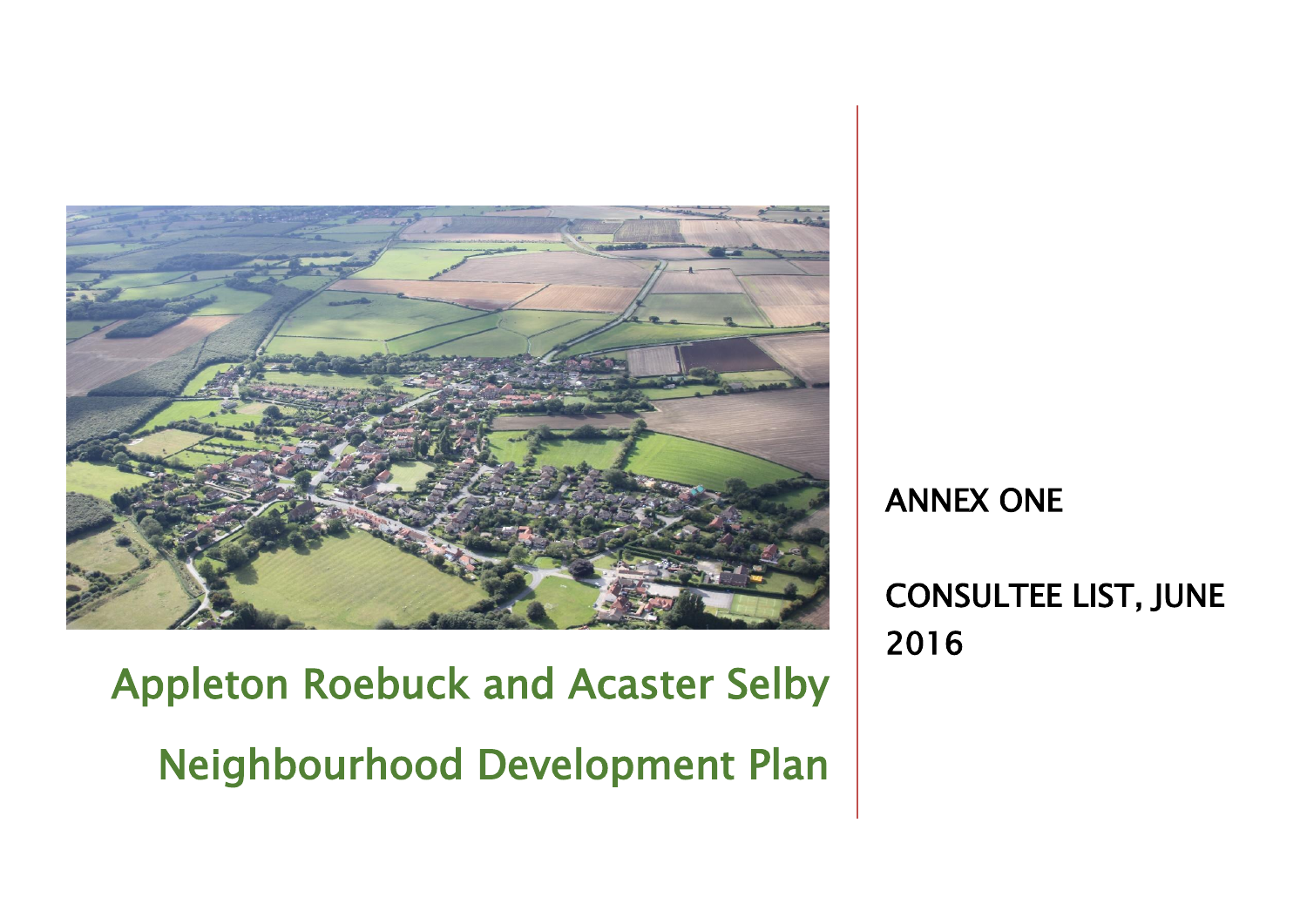

## **APPLETON ROEBUCK AND ACASTER SELBY NEIGHBOURHOOD DEVELOPMENT PLAN: ANNEX 1**

## **Consultee List (June 2016)**

| <b>Name</b>                 | <b>Body</b>                       |  |
|-----------------------------|-----------------------------------|--|
| Mary Weastell               | Chief Exec SDC Selby              |  |
| Mark Crane                  | Leader of the Council             |  |
| Majid Mir                   | <b>SDC Planning</b>               |  |
| <b>Richard Sunter</b>       | <b>SDC Planning</b>               |  |
| Ruth Hardingham             | <b>SDC Planning</b>               |  |
| Dave Maycock                | Estates                           |  |
| <b>Richard Musgrave</b>     | <b>District Councillor</b>        |  |
| Keith Ellis                 | <b>District Councillor</b>        |  |
| <b>Richard Flinton</b>      | <b>NYCC Northallerton</b>         |  |
| Carl Bunnage                | <b>Strategic Policy</b>           |  |
| Melisa Burnham              | Local Plan                        |  |
| Rob Smith                   | Plans                             |  |
| <b>Commons Registration</b> |                                   |  |
| Kevin Mullender             | <b>Property Surveyor</b>          |  |
| Mark Rushworth              | Sen. Policy Officer               |  |
| Julia Casterton             | Ecology                           |  |
| <b>Stuart Edwards</b>       | Facilities & development Control  |  |
| Shaun Wilson                | Property                          |  |
| <b>Andrew Dixon</b>         | Children & Young Peoples Services |  |
| Adam Harvatt                | Local Plans Leeds CC              |  |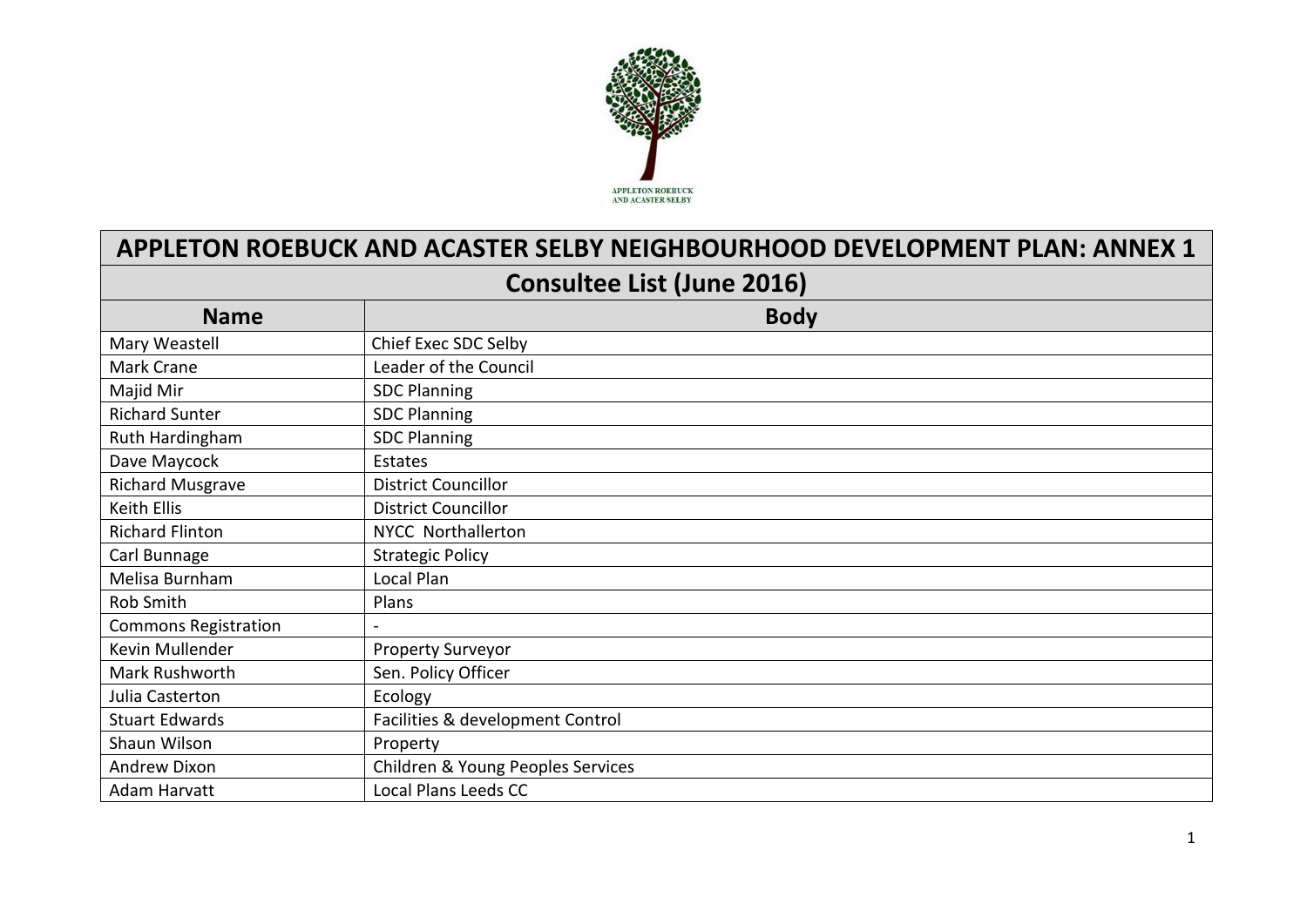

| <b>Name</b>            | <b>Body</b>                             |
|------------------------|-----------------------------------------|
| Generic                | Leeds CC                                |
| Generic                | Local Plan York CC                      |
| <b>Rob Ellis</b>       | Wakefield CC                            |
| Jon Palmer             | East Riding                             |
| <b>Planning Policy</b> | Harrogate DC                            |
| Nicola Ward            | Doncaster CC                            |
| Paul Elmhirst          | Chair, Stillingfleet PC                 |
| Garry Taylor           | Chair, Acaster Malbis                   |
| Megan Taylor           | Chair, Ask. Richard & Copmanthorpe PC   |
| <b>Stuart Steele</b>   | Chair Bolton Percy, Colton & Steeton PC |
| Malcolm Fisher         | Chair, Ryther-cum-Ossendyke PC          |
| C. Clayton             | Chair, Ulleskelf PC                     |
| Stephen Savage         | Chair, Kelfield PC                      |
| Don Mackay             | Chair, Tadcaster CEF                    |
| Ian Smith              | English Heritage/ Historic England      |
| <b>Beverly Lambert</b> | <b>Environment Agency</b>               |
| Coal Authority         | Planning & Local Auth. Liaison Dept.    |
| Stephanie Walden       | Yorkshire Water                         |
| Tony Rivero            | <b>Network Rail</b>                     |
| Sue Cooke              | Network Rail                            |
| Adam Jackson           | Network Rail                            |
| <b>Toni Rios</b>       | <b>Highways Agency</b>                  |
| Mandy Foster           | <b>Highways Agency</b>                  |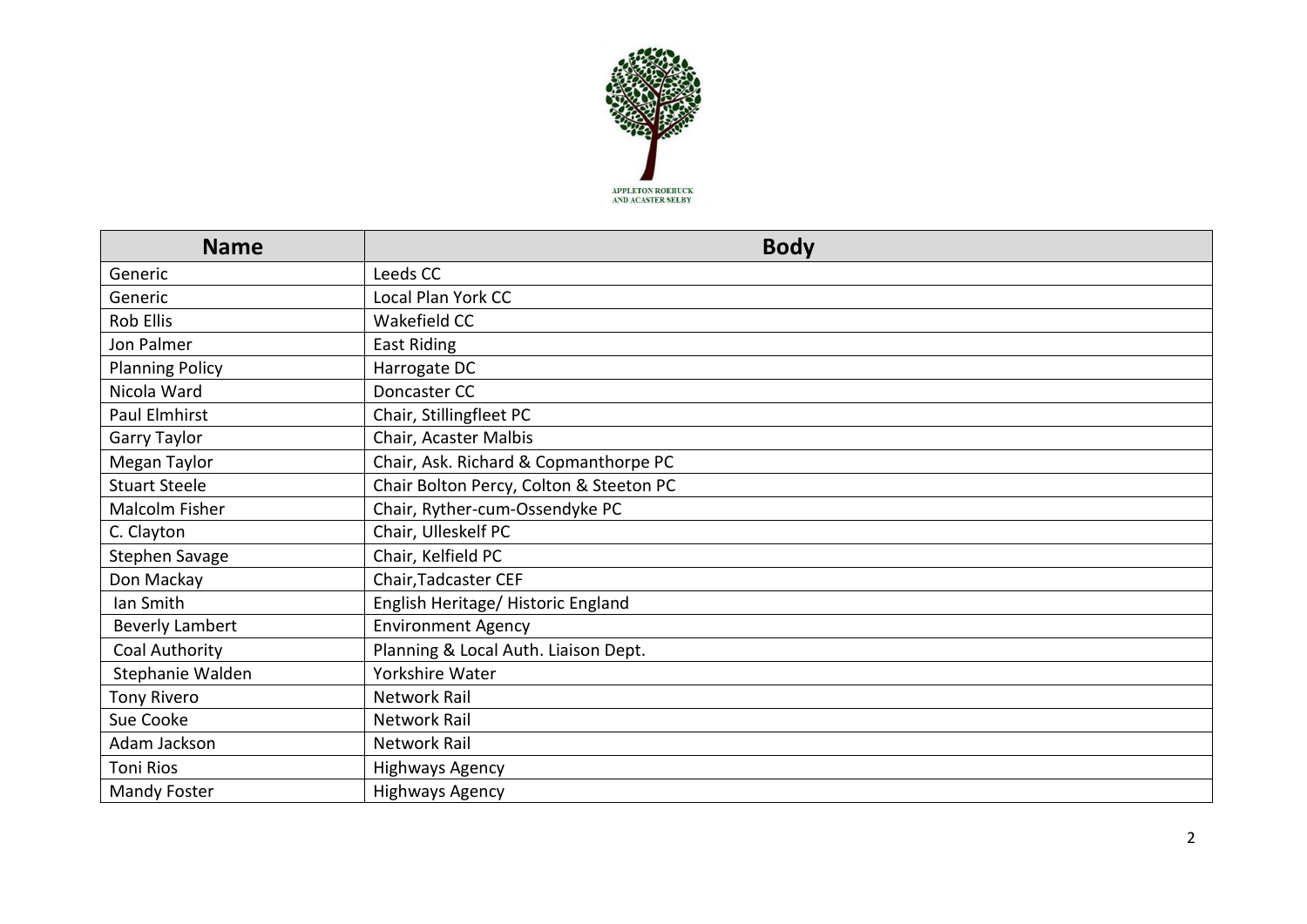

| <b>Name</b>           | <b>Body</b>                             |
|-----------------------|-----------------------------------------|
| Njie Bintou           | Highways Agency                         |
| Mark Duggleby         | Northern Engagement Team                |
| Simon Jones           | Northern Engagement Team                |
| Dr David Fraser       | <b>York Civic Trust</b>                 |
| The Secretary         | <b>Tadcaster Civic Society</b>          |
| Sara Robin            | Yorkshire Wildlife Trust                |
| Martyn Coy            | Canal & River trust                     |
| M Blakey              | Wildlife Habitat Protection Trust       |
| Generic               | <b>Fields in Trust</b>                  |
| Kerry Green           | Nth Yks & York Local Nature Partnership |
| <b>Helen Fielding</b> | Homes & Communities Agency              |
| Jane Ollerton         | <b>NHS</b>                              |
| Rosanna Cohen         | <b>NHS</b>                              |
| Karina Dare           | <b>NHS</b>                              |
| Leah Swain            | <b>Rural Action Yorkshire</b>           |
| Sheena Spence         | <b>Local Councils Association</b>       |
| David Landon          | Campaign to Protect Rural England(CPRE) |
| <b>Graham Andrews</b> | <b>York Diocese</b>                     |
| <b>Bevil Edwards</b>  | <b>York Diocese</b>                     |
| Jane Harrison         | <b>Country Landowners Association</b>   |
| Adam Bedford          | <b>NFU</b>                              |
| <b>Susie Cawood</b>   | York/Nth Yorks Chamber of Commerce      |
| lan Wright            | Selby District Chamber of Commerce      |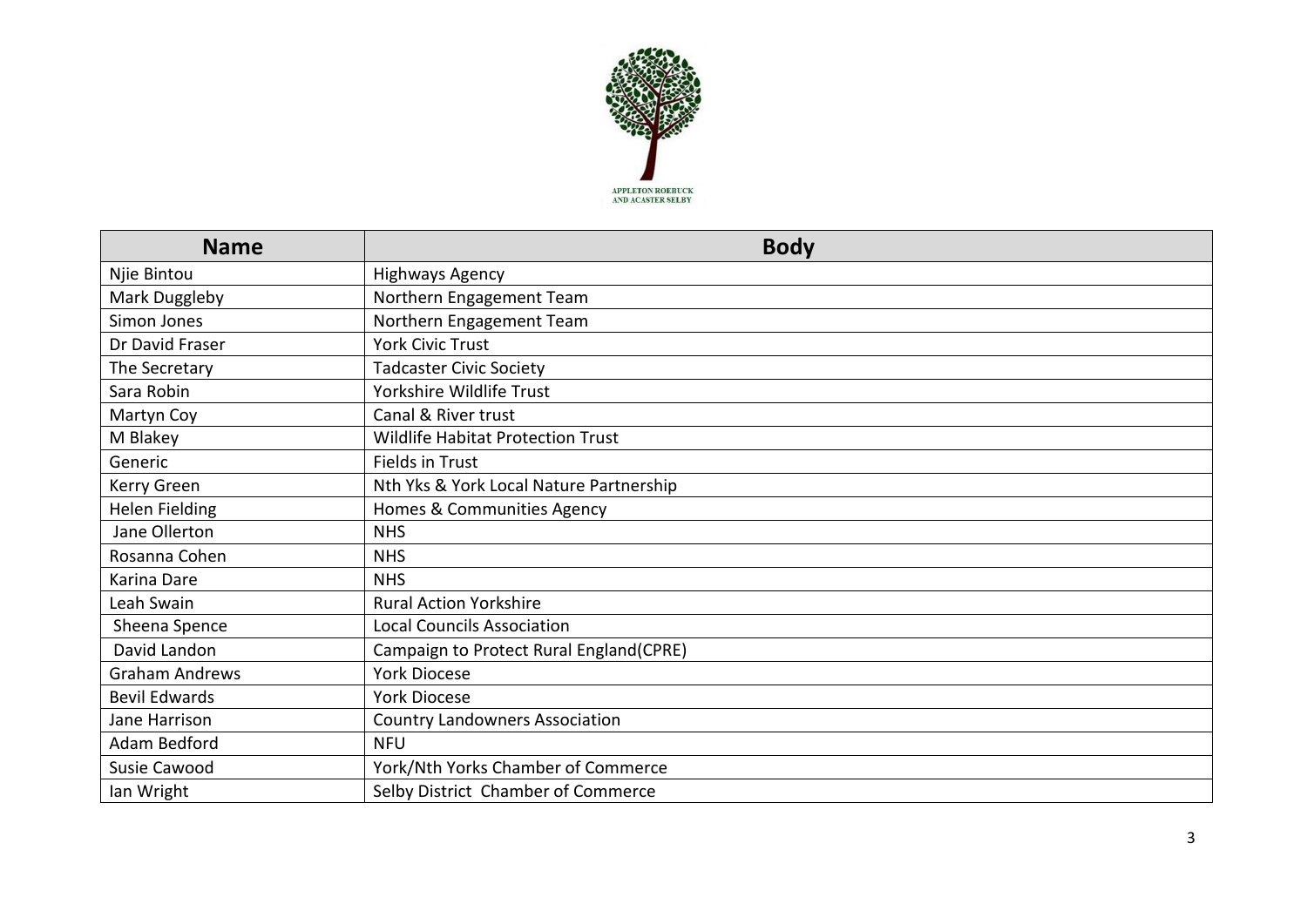

| <b>Name</b>           | <b>Body</b>                       |
|-----------------------|-----------------------------------|
| <b>Rose Norris</b>    | Selby Town Enterprise Partnership |
| Merlin Ash            | Natural England                   |
| Michael Long          | Local Enterprise Partnership      |
| Julian Rudd           | Local Enterprise Partnership      |
| Drainage              | Selby Area IDB                    |
| Julian Spall          | Ouse & Derwent and Ainsty IDB     |
| Nigel Everard         | Selby IDB                         |
| Communications        | Monoconsultants                   |
| <b>Ginny Hall</b>     | Monoconsultants                   |
| Enquiries             | Vodafone/Telefonica               |
| Mark Shaw             | MBNL (EE & Three)                 |
| <b>Public Affairs</b> | EE                                |
| <b>William Comery</b> | 3 Mobile                          |
| Correspondence Cen.   | <b>BT Durham</b>                  |
| Enquiries             | Openreach York                    |
| Peter Swan            | Joint Radio Company               |
| Damien Holdstock      | <b>National Grid</b>              |
| C J Davies            | Eggborough Power Station          |
| Colin Blackburn       | Infrastructure/Devel              |
| Justin Wilson         | <b>Spatial Planning Lead</b>      |
| Andi McLoughlin       | <b>Broadacres Housing</b>         |
| Kate Spencer          | Yorkshire Housing Assoc.          |
| <b>Matthew Good</b>   | Home builders Federation          |